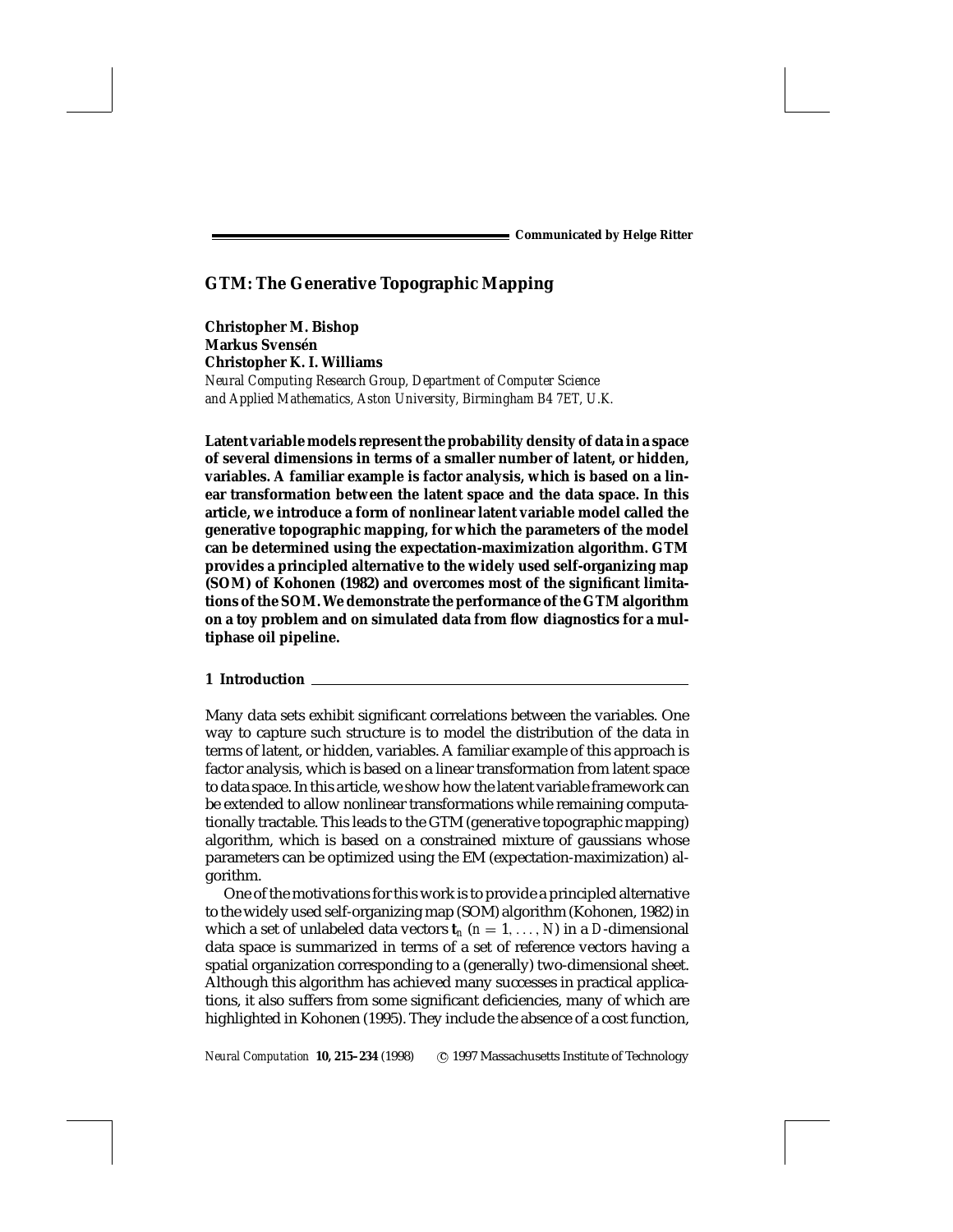the lack of a theoretical basis for choosing learning rate parameter schedules and neighborhood parameters to ensure topographic ordering, the absence of any general proofs of convergence, and the fact that the model does not define a probability density. These problems can all be traced to the heuristic origins of the SOM algorithm.<sup>1</sup> We show that the GTM algorithm overcomes most of the limitations of the SOM while introducing no significant disadvantages.

An important application of latent variable models is to data visualization. Many of the models used in visualization are regarded as defining a projection from the *D*-dimensional data space onto a two-dimensional visualization space. We shall see that, by contrast, the GTM model is defined in terms of a mapping *from* the latent space *into* the data space. For the purposes of data visualization, the mapping is then inverted using Bayes' theorem, giving rise to a posterior distribution in latent space.

## **2 Latent Variables**

The goal of a latent variable model is to find a representation for the distribution  $p(t)$  of data in a *D*-dimensional space  $t = (t_1, \ldots, t_D)$  in terms of a number *L* of latent variables  $\mathbf{x} = (x_1, \ldots, x_L)$ . This is achieved by first considering a function  $\mathbf{y}(\mathbf{x}; \mathbf{W})$ , which maps points **x** in the latent space into corresponding points **y***(***x**; **W***)* in the data space. The mapping is governed by a set of parameters **W** and could consist, for example, of a feedforward neural network, in which case, **W** would represent the weights and biases. We are interested in the situation in which the dimensionality *L* of the latent variable space is less than the dimensionality *D* of the data space, since we wish to capture the fact that the data set itself has an intrinsic dimensionality that is less than *D*. The transformation **y***(***x**; **W***)* then maps the latent variable space into an *L*-dimensional non-Euclidean manifold *S* embedded within the data space.<sup>2</sup> This is illustrated schematically for the case of  $L = 2$  and  $D = 3$  in Figure 1.

If we define a probability distribution  $p(x)$  on the latent variable space, this will induce a corresponding distribution *p(***y**|**W***)* in the data space. We shall refer to  $p(x)$  as the prior distribution of x, for reasons that will become clear shortly. Since  $L < D$ , the distribution in **t**-space would be confined to the *L*-dimensional manifold and hence would be singular. Since in reality the data will only approximately live on a lower-dimensional manifold, it is appropriate to include a noise model for the **t** vector. We choose the distribution of **t**, for given **x** and **W**, to be a radially symmetric gaussian

<sup>&</sup>lt;sup>1</sup> Biological metaphor is sometimes invoked when motivating the SOM procedure. It should be stressed that our goal here is not neurobiological modeling, but rather the development of effective algorithms for data analysis, for which biological realism need not be considered.

<sup>2</sup> We assume that the matrix of partial derivatives *∂yk/∂xi* has full column rank.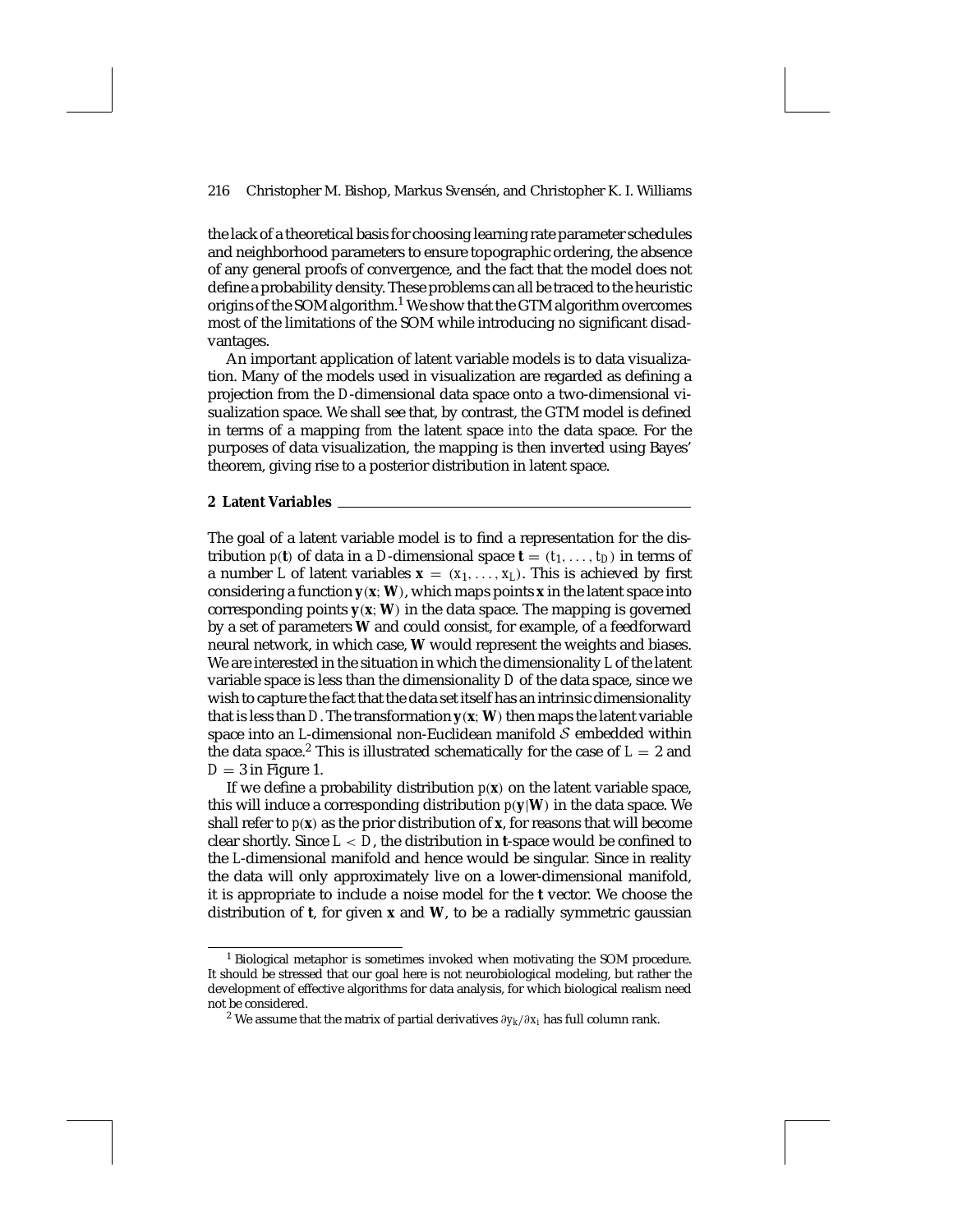

Figure 1: The nonlinear function  $y(x; W)$  defines a manifold S embedded in data space given by the image of the latent variable space under the mapping  $x \rightarrow y$ .

centered on  $\mathbf{y}(\mathbf{x}; \mathbf{W})$  having variance  $\beta^{-1}$  so that

$$
p(\mathbf{t}|\mathbf{x}, \mathbf{W}, \beta) = \left(\frac{\beta}{2\pi}\right)^{D/2} \exp\left\{-\frac{\beta}{2} ||\mathbf{y}(\mathbf{x}; \mathbf{W}) - \mathbf{t}||^2\right\}.
$$
 (2.1)

Note that other models for  $p(t|x)$  might also be appropriate, such as a Bernoulli for binary variables (with a sigmoid transformation of **y**) or a multinomial for mutually exclusive classes (with a softmax, or normalized exponential transformation of **y** [Bishop, 1995]), or even combinations of these. The distribution in **t**-space, for a given value of **W**, is then obtained by integration over the **x**-distribution,

$$
p(\mathbf{t}|\mathbf{W}, \beta) = \int p(\mathbf{t}|\mathbf{x}, \mathbf{W}, \beta) p(\mathbf{x}) \, d\mathbf{x}.
$$
 (2.2)

For a given a data set  $\mathcal{D} = (\mathbf{t}_1, \dots, \mathbf{t}_N)$  of *N* data points, we can determine the parameter matrix**W**, and the inverse variance *β*, using maximum likelihood. In practice it is convenient to maximize the log likelihood, given by

$$
\mathcal{L}(\mathbf{W}, \beta) = \ln \prod_{n=1}^{N} p(\mathbf{t}_n | \mathbf{W}, \beta).
$$
 (2.3)

Once we have specified the prior distribution  $p(x)$  and the functional form of the mapping  $\mathbf{y}(\mathbf{x}; \mathbf{W})$ , we can in principle determine **W** and  $\beta$  by maximiz-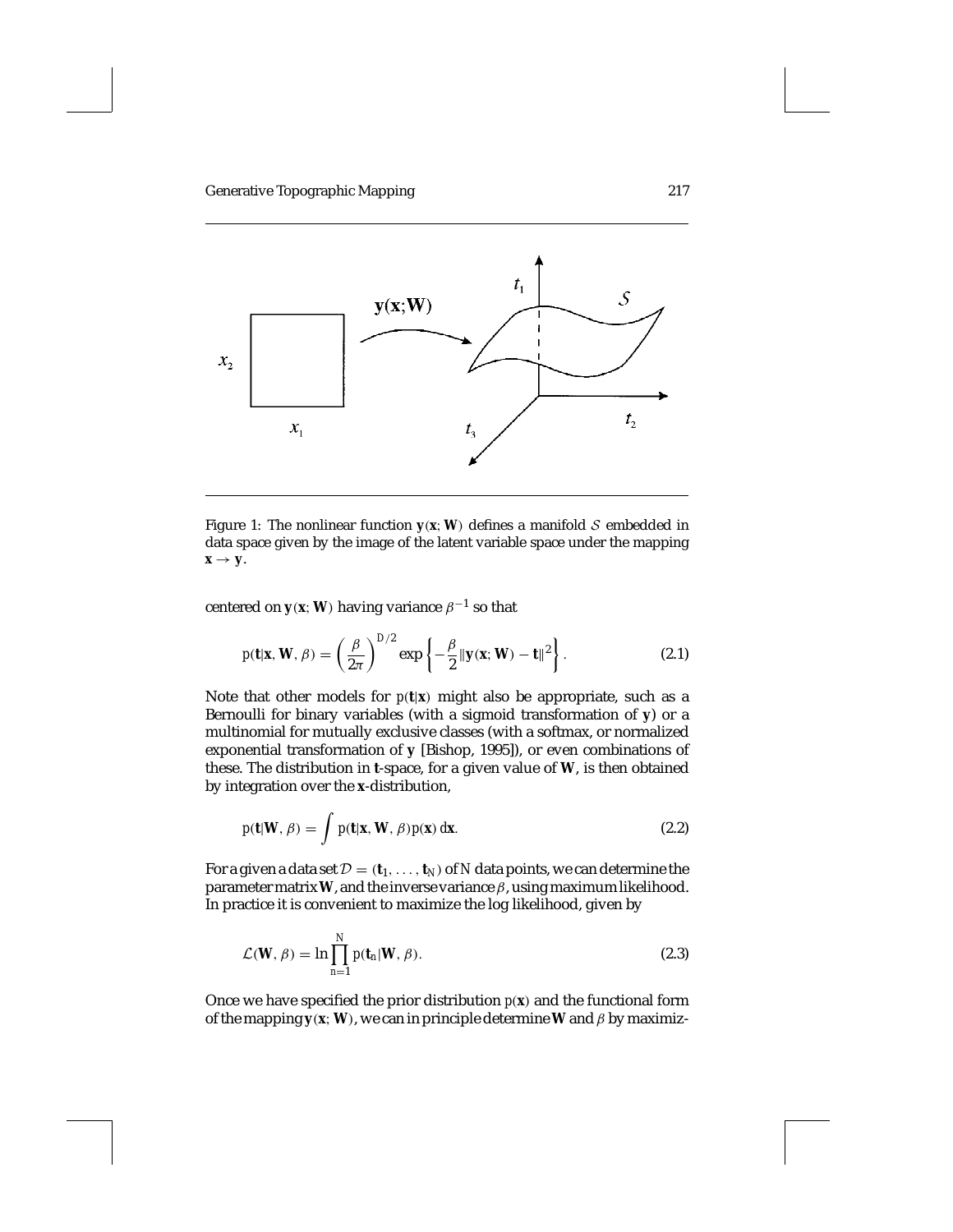

Figure 2: In order to formulate a latent variable model similar in spirit to the SOM, we consider a prior distribution *p(***x***)* consisting of a superposition of delta functions, located at the nodes of a regular grid in latent space. Each node **x***<sup>i</sup>* is mapped to a corresponding point **y***(***x***i*; **W***)* in data space and forms the center of a corresponding gaussian distribution.

ing  $\mathcal{L}(\mathbf{W}, \beta)$ . However, the integral over **x** in equation 2.2 will, in general, be analytically intractable. If we choose **y***(***x**; **W***)* to be a linear function of **W**, and we choose  $p(x)$  to be gaussian, then the integral becomes a convolution of two gaussians, which is itself a gaussian. For a noise distribution *p(***t**|**x***)* that is gaussian with a diagonal covariance matrix, we obtain the standard factor analysis model. In the case of the radially symmetric gaussian given by equation 2.1, the model is closely related to principal component analysis since the maximum likelihood solution for **W** has columns given by the scaled principal eigenvectors (Tipping & Bishop, 1997). Here we wish to extend this formalism to nonlinear functions **y***(***x**; **W***)*, and in particular to develop a model similar in spirit to the SOM algorithm. We therefore consider a specific form for  $p(x)$  given by a sum of delta functions centered on the nodes of a regular grid in latent space,

$$
p(\mathbf{x}) = \frac{1}{K} \sum_{i=1}^{K} \delta(\mathbf{x} - \mathbf{x}_i),
$$
\n(2.4)

in which case the integral in equation 2.2 can again be performed analytically. Each point **x***<sup>i</sup>* is then mapped to a corresponding point **y***(***x***i*; **W***)* in data space, which forms the center of a gaussian density function, as illustrated in Figure 2. From equations 2.2 and 2.4, we see that the distribution function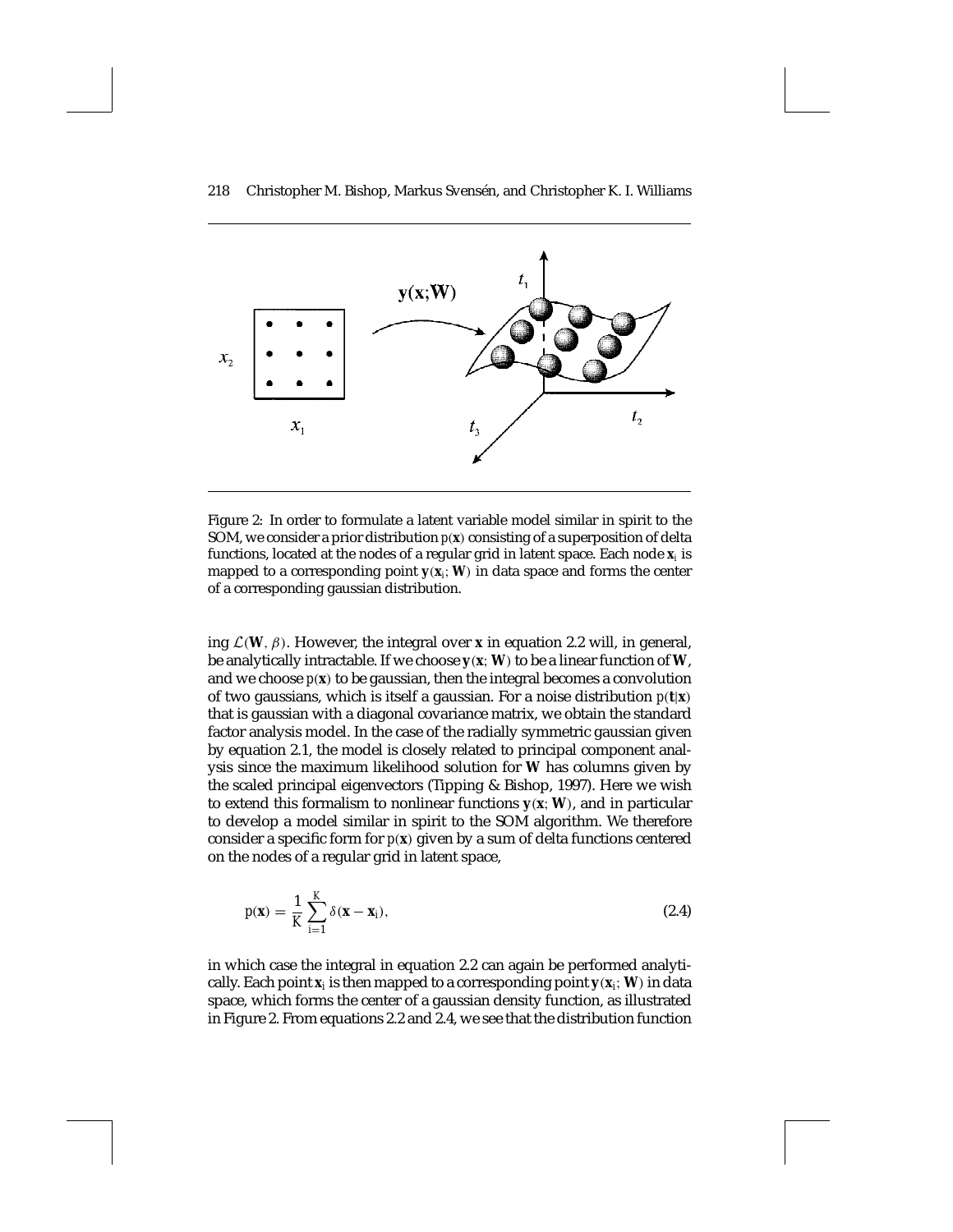in data space then takes the form

$$
p(\mathbf{t}|\mathbf{W}, \beta) = \frac{1}{K} \sum_{i=1}^{K} p(\mathbf{t}|\mathbf{x}_i, \mathbf{W}, \beta),
$$
\n(2.5)

and the log likelihood function becomes

$$
\mathcal{L}(\mathbf{W}, \beta) = \sum_{n=1}^{N} \ln \left\{ \frac{1}{K} \sum_{i=1}^{K} p(\mathbf{t}_{n} | \mathbf{x}_{i}, \mathbf{W}, \beta) \right\}.
$$
 (2.6)

For the particular noise model  $p(t|\mathbf{x}, \mathbf{W}, \beta)$  given by equation 2.1, the distribution  $p(t|W, \beta)$  corresponds to a constrained gaussian mixture model (Hinton, Williams, & Revow, 1992) since the centers of the gaussians, given by  $y(x_i; W)$ , cannot move independently but are related through the function **y***(***x**; **W***)*. Note that, provided the mapping function **y***(***x**; **W***)* is smooth and continuous, the projected points  $y(x_i; W)$  will necessarily have a topographic ordering in the sense that any two points **x***<sup>A</sup>* and **x***<sup>B</sup>* that are close in latent space will map to points  $y(x_A; W)$  and  $y(x_B; W)$ , which are close in data space.

**2.1 The EM Algorithm.** If we now choose a particular parameterized form for **y***(***x**; **W***)*, which is a differentiable function of **W** (for example, a feedforward network with sigmoidal hidden units), then we can use standard techniques for nonlinear optimization, such as conjugate gradients or quasi-Newton methods, to find a weight matrix **W**∗, and an inverse variance *β*∗, which maximize *L(***W***,β)*.

However, our model consists of a mixture distribution which suggests that we might seek an EM algorithm (Dempster, Laird, & Rubin, 1977; Bishop, 1995). By making a suitable choice of model **y***(***x**; **W***)* we will see that the M-step corresponds to the solution of a set of linear equations. In particular we shall choose **y***(***x**; **W***)* to be given by a generalized linear regression model of the form

$$
y(x; W) = W\phi(x), \qquad (2.7)
$$

where the elements of  $\phi(\mathbf{x})$  consist of *M* fixed basis functions  $\phi_i(\mathbf{x})$ , and **W** is a  $D \times M$  matrix. Generalized linear regression models possess the same universal approximation capabilities as multilayer adaptive networks, provided the basis functions  $\phi_i(\mathbf{x})$  are chosen appropriately. The usual limitation of such models, however, is that the number of basis functions must typically grow exponentially with the dimensionality *L* of the input space (Bishop, 1995). In out context, this is not a significant problem since the dimensionality is governed by the number of latent variable variables, which will typically be small. In fact, for data visualization applications, we generally use  $L = 2$ .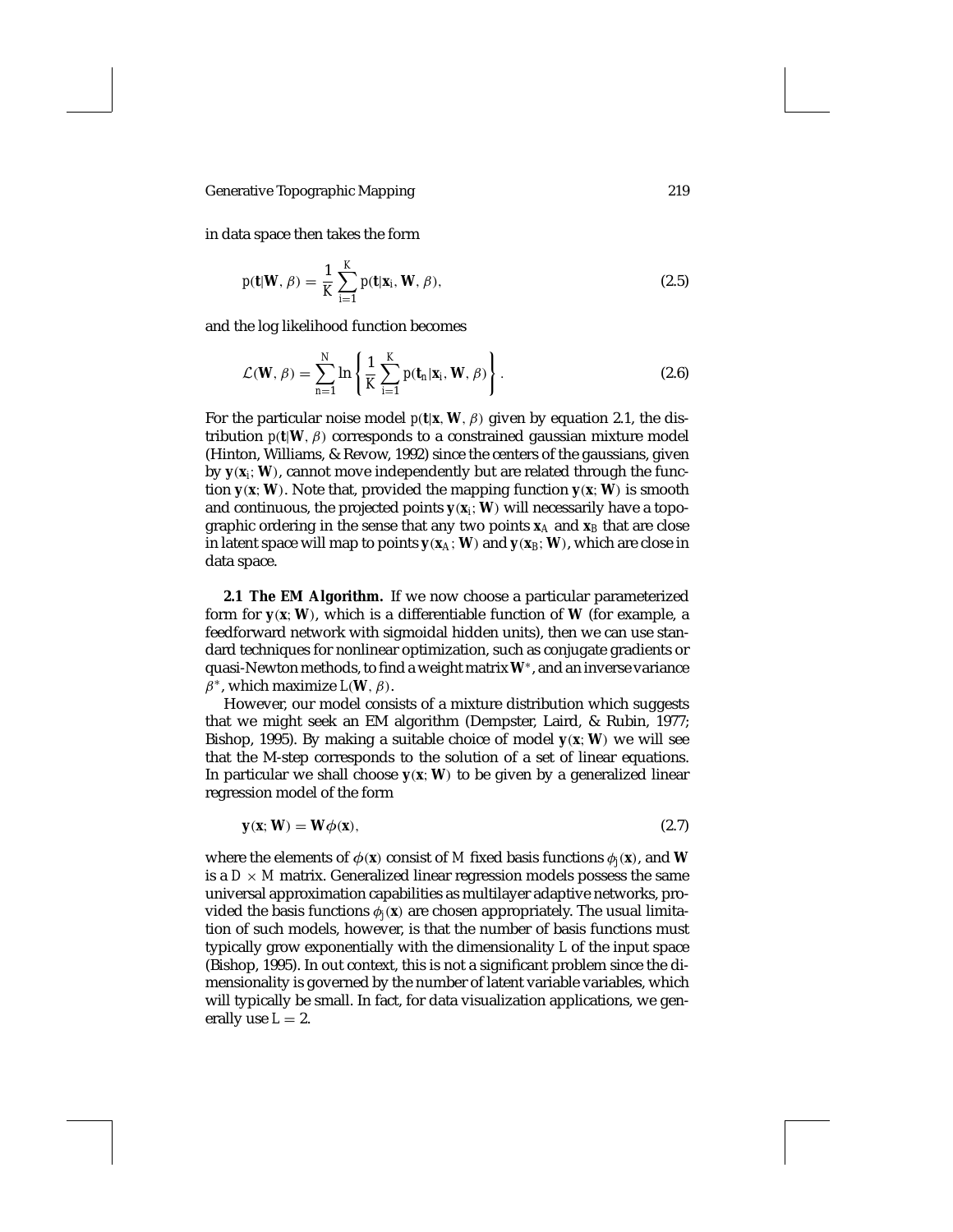The maximization of  $L(W, \beta)$  given by equation 2.6 can be regarded as a missing-data problem in which the identity *i* of the component that generated each data point **t***<sup>n</sup>* is unknown. We can formulate the EM algorithm for this model as follows. First, suppose that, at some point in the algorithm, the current weight matrix is given by W<sub>old</sub>, and the current inverse noise variance is given by *β*old. In the E-step we use **W**old and *β*old to evaluate the posterior probabilities, or responsibilities, of each gaussian component *i* for every data point **t***<sup>n</sup>* using Bayes' theorem in the form

$$
R_{in}(\mathbf{W}_{old}, \beta_{old}) = p(\mathbf{x}_i | \mathbf{t}_n, \mathbf{W}_{old}, \beta_{old})
$$
\n(2.8)

$$
= \frac{p(\mathbf{t}_n|\mathbf{x}_i, \mathbf{W}_{old}, \rho_{old})}{\sum_{i=1}^K p(\mathbf{t}_n|\mathbf{x}_i, \mathbf{W}_{old}, \beta_{old})}.
$$
 (2.9)

We now consider the expectation of the complete-data log likelihood in the form

$$
\langle \mathcal{L}_{comp}(\mathbf{W}, \beta) \rangle = \sum_{n=1}^{N} \sum_{i=1}^{K} R_{in}(\mathbf{W}_{old}, \beta_{old}) \ln \left\{ p(\mathbf{t}_{n} | \mathbf{x}_{i}, \mathbf{W}, \beta) \right\}.
$$
 (2.10)

Maximizing equation 2.10 with respect to **W** and using equations 2.1 and 2.7, we obtain

$$
\sum_{n=1}^{N} \sum_{i=1}^{K} R_{in}(\mathbf{W}_{old}, \beta_{old}) \left\{ \mathbf{W}_{new} \boldsymbol{\phi}(\mathbf{x}_i) - \mathbf{t}_n \right\} \boldsymbol{\phi}^{\mathrm{T}}(\mathbf{x}_i) = 0.
$$
 (2.11)

This can conveniently be written in matrix notation in the form

$$
\Phi^{\mathrm{T}}\mathbf{G}_{\mathrm{old}}\Phi\mathbf{W}_{\mathrm{new}}^{\mathrm{T}} = \Phi^{\mathrm{T}}\mathbf{R}_{\mathrm{old}}\mathbf{T},\tag{2.12}
$$

where  $\Phi$  is a  $K \times M$  matrix with elements  $\Phi_{ij} = \phi_j(\mathbf{x}_i)$ , **T** is a  $N \times D$  matrix with elements  $t_{nk}$ , **R** is a  $K \times N$  matrix with elements  $R_{in}$ , and **G** is a  $K \times K$ diagonal matrix with elements

$$
G_{ii} = \sum_{n=1}^{N} R_{in}(\mathbf{W}, \beta).
$$
 (2.13)

We can now solve equation 2.12 for  $W<sub>new</sub>$  using standard matrix techniques, based on singular value decomposition to allow for possible ill conditioning. Note that the matrix **Φ** is constant throughout the algorithm and so needs only to be evaluated once at the start.

Similarly, maximizing equation 2.10 with respect to *β*, we obtain the following reestimation formula:

$$
\frac{1}{\beta_{\text{new}}} = \frac{1}{ND} \sum_{n=1}^{N} \sum_{i=1}^{K} R_{in}(\mathbf{W}_{old}, \beta_{old}) \left\| \mathbf{W}_{\text{new}} \phi(\mathbf{x}_i) - \mathbf{t}_n \right\|^2.
$$
 (2.14)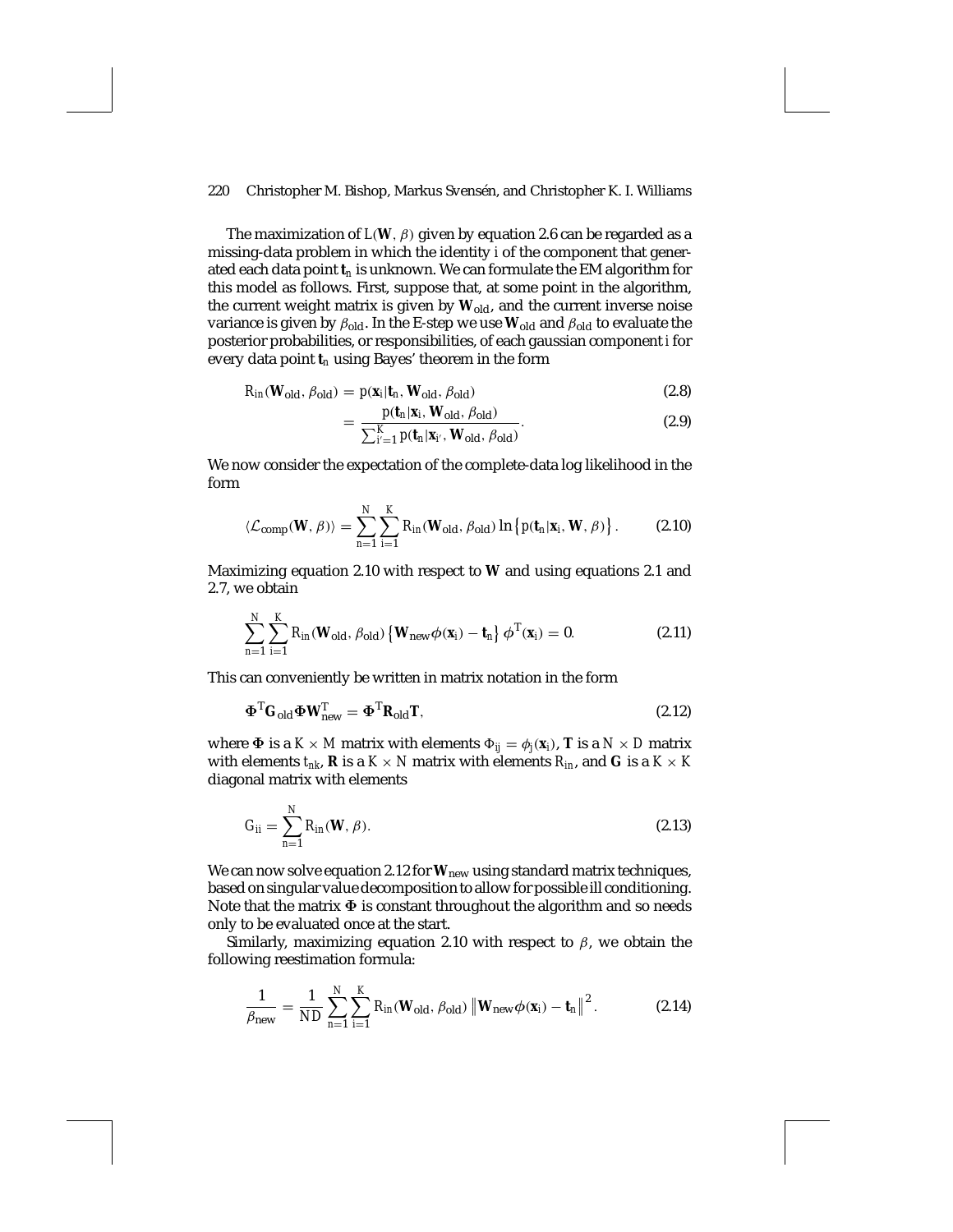The EM algorithm alternates between the E-step, corresponding to the evaluation of the posterior probabilities in equation 2.9, and the M-step, given by the solution of equations 2.12 and 2.14. Jensen's inequality can be used to show that at each iteration of the algorithm, the objective function will increase unless it is already at a (local) maximum, as discussed, for example, in Bishop (1995). Typically the EM algorithm gives satisfactory convergence after a few tens of cycles, particularly since we are primarily interested in convergence of the distribution, and this is often achieved much more rapidly than convergence of the parameters themselves.

If desired, a regularization term can be added to the objective function to control the mapping **y***(***x**; **W***)*. This can be interpreted as a MAP (maximum a posteriori) estimator corresponding to a choice of prior over the weights **W**. In the case of a radially symmetric gaussian prior of the form

$$
p(\mathbf{W}|\lambda) = \left(\frac{\lambda}{2\pi}\right)^{MD/2} \exp\left\{-\frac{\lambda}{2} \sum_{j=1}^{M} \sum_{k=1}^{D} w_{jk}^2\right\},
$$
 (2.15)

where *λ* is the regularization coefficient, this leads to a modification of the M-step (equation 2.12) to give

$$
(\boldsymbol{\Phi}^{\mathrm{T}}\mathbf{G}_{\mathrm{old}}\boldsymbol{\Phi} + (\lambda|\beta)\mathbf{I})\mathbf{W}_{\mathrm{new}}^{\mathrm{T}} = \boldsymbol{\Phi}^{\mathrm{T}}\mathbf{R}_{\mathrm{old}}\mathbf{T},\tag{2.16}
$$

where **I** is the identity matrix.

**2.2 Data Visualization.** One application for GTM is in data visualization, in which Bayes' theorem is used to invert the transformation from latent space to data space. For the particular choice of prior distribution given by equation 2.4, the posterior distribution is again a sum of delta functions centered at the lattice points, with coefficients given by the responsibilities *Rin*. These coefficients can be used to provide a visualization of the posterior responsibility map for individual data points in the two-dimensional latent space. If it is desired to visualize a set of data points, then a complete posterior distribution for each data point may provide too much information, and it is often convenient to summarize the posterior by its mean, given for each data point **t***<sup>n</sup>* by

$$
\langle \mathbf{x}|\mathbf{t}_n, \mathbf{W}^*, \beta^* \rangle = \int p(\mathbf{x}|\mathbf{t}_n, \mathbf{W}^*, \beta^*) \mathbf{x} \, d\mathbf{x} \tag{2.17}
$$

$$
=\sum_{i=1}^{K}R_{in}\mathbf{x}_{i}.
$$
\n(2.18)

Keep in mind, however, that the posterior distribution can be multimodal, in which case the posterior mean can give a very misleading summary of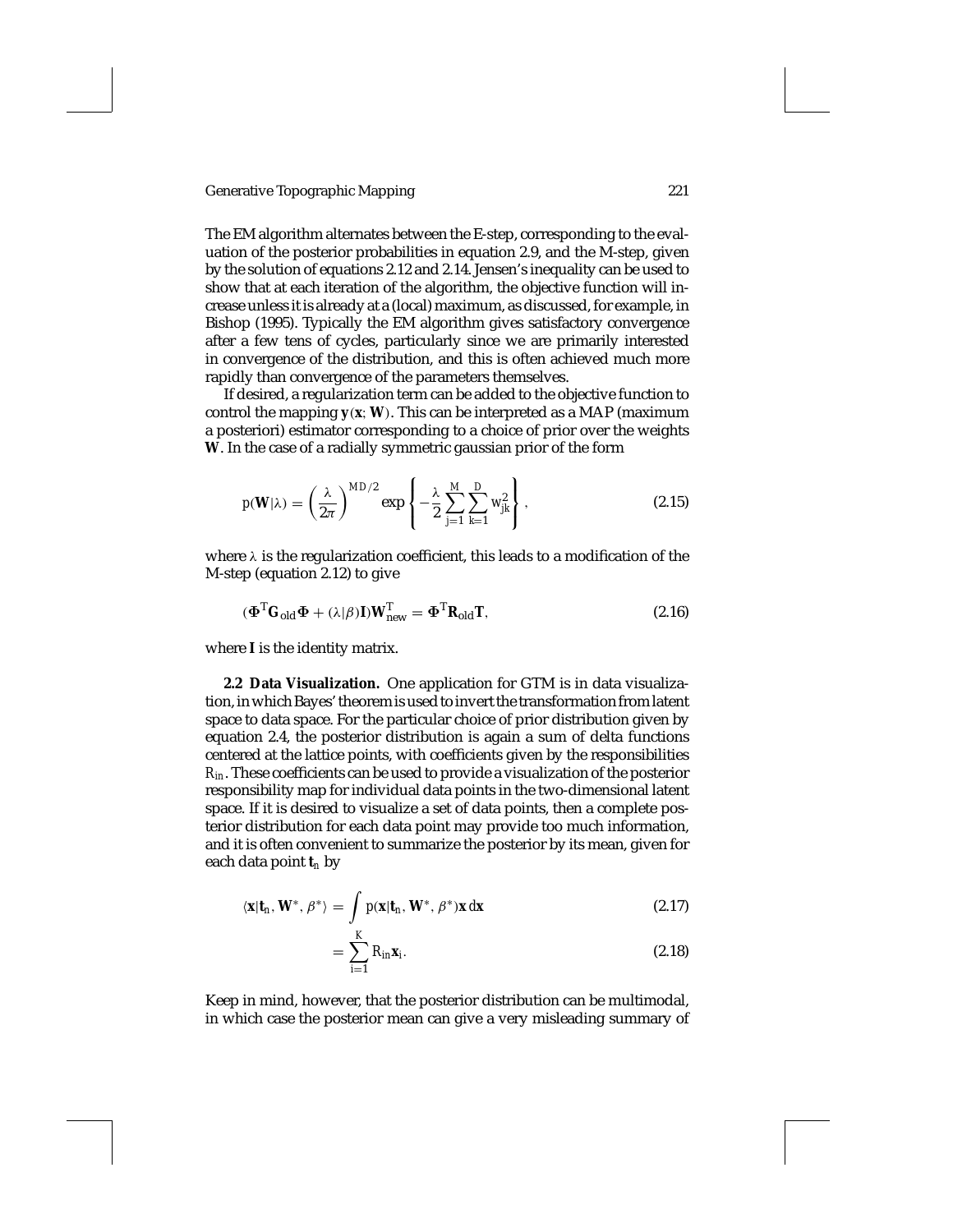the true distribution. An alternative approach is therefore to evaluate the mode of the distribution, given by

$$
i^{\max} = \arg \max_{\{i\}} R_{in}.\tag{2.19}
$$

In practice, it is often convenient to plot both the mean and the mode for each data point, because significant differences between them can be indicative of a multimodal distribution.

**2.3 Choice of Model Parameters.** The problem of density estimation from a finite data set is fundamentally ill posed, since there exist infinitely many distributions that could have given rise to the observed data. An algorithm for density modeling therefore requires some form of "prior knowledge" in addition to the data set. The assumption that the distribution can be described in terms of a reduced number of latent variables is itself part of this prior. In the GTM algorithm, the prior distribution over mapping functions **y***(***x**; **W***)* is governed by the prior over weights **W**, given, for example, by equation 2.15, as well as by the basis functions. We typically choose the basis functions  $\phi_j(\mathbf{x})$  to be radially symmetric gaussians whose centers are distributed on a uniform grid in **x**-space, with a common width parameter *σ*, whose value, along with the number and spacing of the basis functions, determines the smoothness of the manifold. Examples of surfaces generated by sampling the prior are shown in Figure 3.

In addition to the basis functions  $\phi_i(\mathbf{x})$ , it is also necessary to select the latent space sample points {**x***i*}. Note that if there are too few sample points in relation to the number of basis functions, then the gaussian mixture centers in data space become relatively independent, and the desired smoothness properties can be lost. Having a large number of sample points, however, causes no difficulty beyond increased computational cost. In particular, there is no overfitting if the number of sample points is increased since the number of degrees of freedom in the model is controlled by the mapping function **y***(***x**; **W***)*. One way to view the role of the latent space samples {**x***i*} is as a Monte Carlo approximation to the integral over **x** in equation 2.2 (MacKay, 1995; Bishop, Svensén, & Williams, 1996). The choice of the number *K* and location of the sample points  $\mathbf{x}_i$  in latent space is not critical, and we typically choose gaussian basis functions and set *K* so that, in the case of a two-dimensional latent space, *O(*100*)* sample points lie within 2*σ* of the center of each basis function.

Note that we have considered the basis function parameters (widths and locations) to be fixed, with a gaussian prior on the weight matrix **W**. In principle, priors over the basis function parameters could also be introduced, and these could again be treated by maximum a posteriori (MAP) estimation or by Bayesian integration.

We initialize the parameters **W** so that the GTM model initially approximates principal component analysis (PCA). To do this, we first evaluate the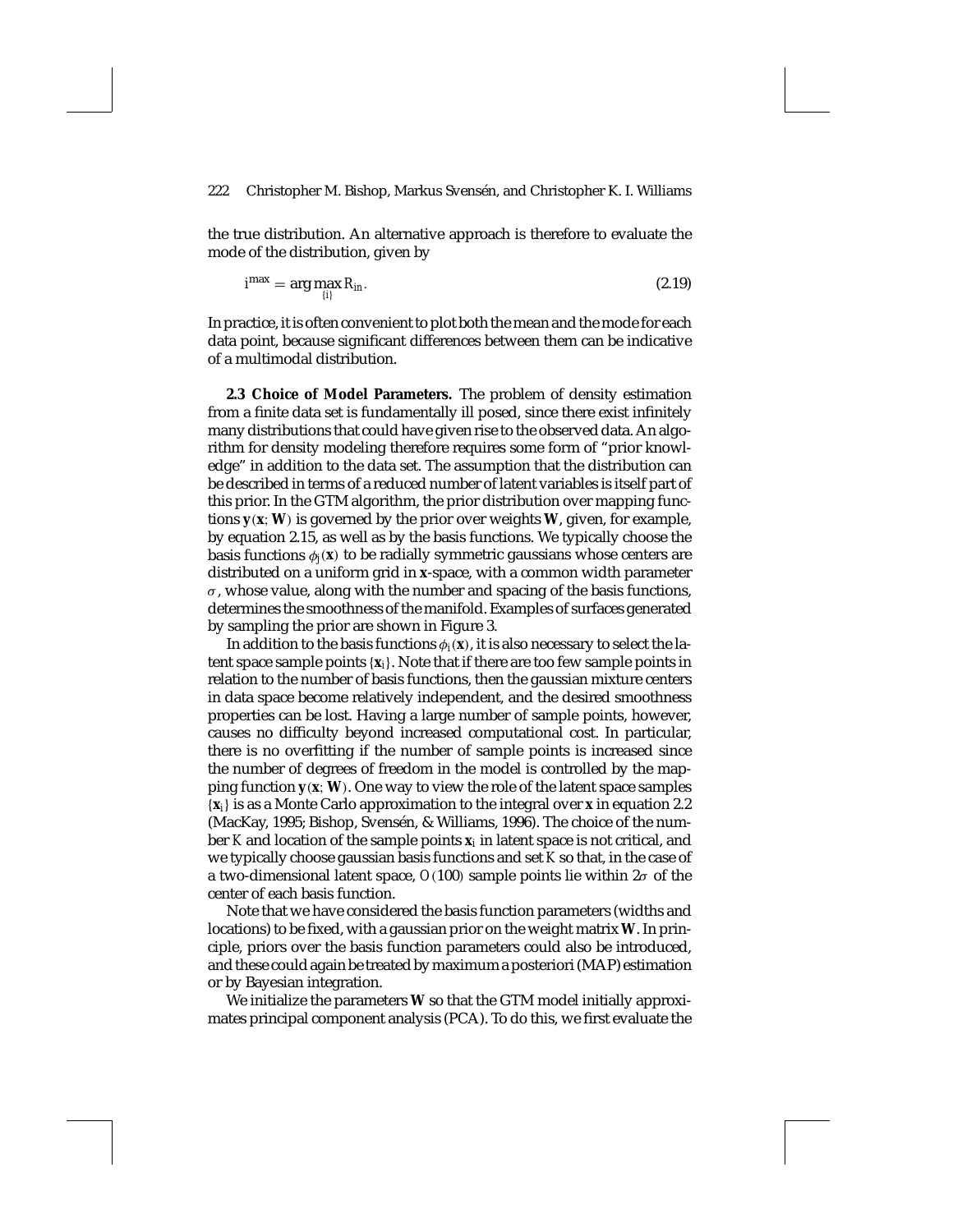

Figure 3: Examples of manifolds generated by sampling from the prior distribution over **W** given by equation 2.15, showing the effect of the choice of basis functions on the smoothness of the manifold. Here the basis functions are gaussian with width  $\sigma = 4s$  in the left-hand plot (where *s* is the spacing of the basis function centers) and  $\sigma = 2s$  in the right-hand plot. Different values of  $\lambda$  simply affect the linear scaling of the embedded manifold.

data covariance matrix and obtain the first and second principal eigenvectors, and then we determine **W** by minimizing the error function,

$$
E = \frac{1}{2} \sum_{i} \left\| \mathbf{W} \phi(\mathbf{x}_i) - \mathbf{U} \mathbf{x}_i \right\|,
$$
\n(2.20)

where the columns of **U** are given by the eigenvectors. This represents the sum-of-squares error between the projections of the latent points into data space by the GTM model and the corresponding projections obtained from PCA. The value of  $\beta^{-1}$  is initialized to be the larger of either the  $L + 1$ eigenvalue from PCA (representing the variance of the data away from the PCA plane) or the square of half of the grid spacing of the PCA-projected latent points in data space.

Finally, we note that in a numerical implementation, care must be taken over the evaluation of the responsibilities since this involves computing the exponentials of the distances between the projected latent points and the data points, which may span a significant range of values.

**2.4 Summary of the GTM Algorithm.** Although the foregoing discussion has been somewhat detailed, the underlying GTM algorithm itself is straightforward and is summarized here for convenience.

GTM consists of a constrained mixture of gaussians in which the model parameters are determined by maximum likelihood using the EM algorithm. It is defined by specifying a set of points {**x***i*} in latent space, together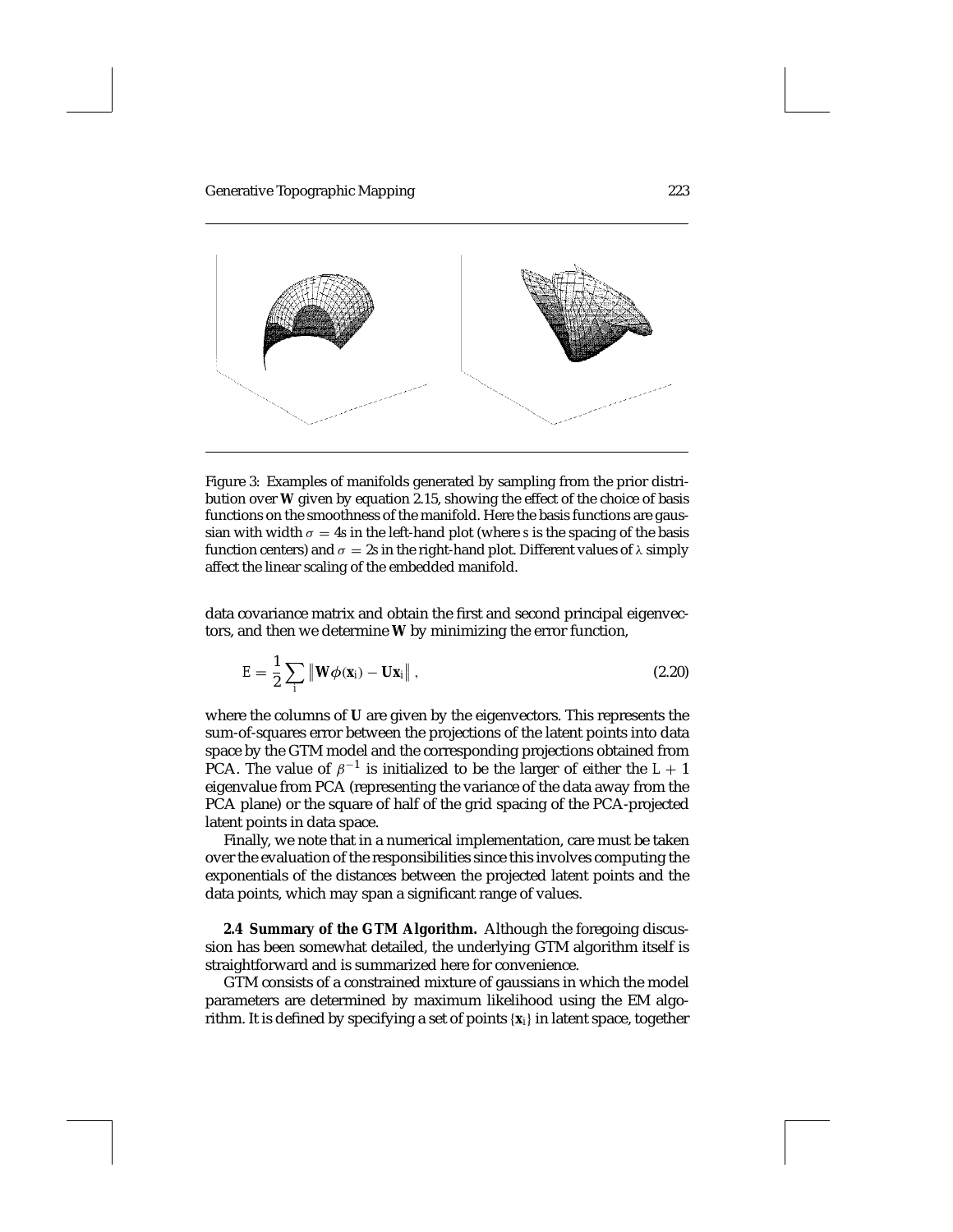

Figure 4: Results from a toy problem involving data ( $\cap$ ) generated from a onedimensional curve embedded in two dimensions, together with the projected latent points (+) and their gaussian noise distributions (filled circles). The initial configuration, determined by principal component analysis, is shown on the left, and the converged configuration, obtained after 15 iterations of EM, is shown on the right.

with a set of basis functions { $\phi_j(\mathbf{x})$ }. The adaptive parameters **W** and  $\beta$  define a constrained mixture of gaussians with centers  $\mathbf{W}\phi(\mathbf{x}_i)$  and a common covariance matrix given by  $β^{-1}$ **I**. After initializing **W** and  $β$ , training involves alternating between the E-step in which the posterior probabilities are evaluated using equation 2.9, and the M-step in which **W** and *β* are reestimated using equations 2.12 and 2.14, respectively. Evaluation of the log likelihood using equation 2.6 at the end of each cycle can be used to monitor convergence.

#### **3 Experimental Results**

We now present results from the application of this algorithm first to a toy problem involving data in two dimensions and then to a more realistic problem involving 12-dimensional data arising from diagnostic measurements of oil flows along multiphase pipelines. In both examples, we choose the basis functions  $\phi_i(\mathbf{x})$  to be radially symmetric gaussians whose centers are distributed on a uniform grid in **x**-space, with a common width parameter chosen equal to twice the separation of neighboring basis function centers. Results from a toy problem for the case of a two-dimensional data space and a one-dimensional latent space are shown in Figure 4.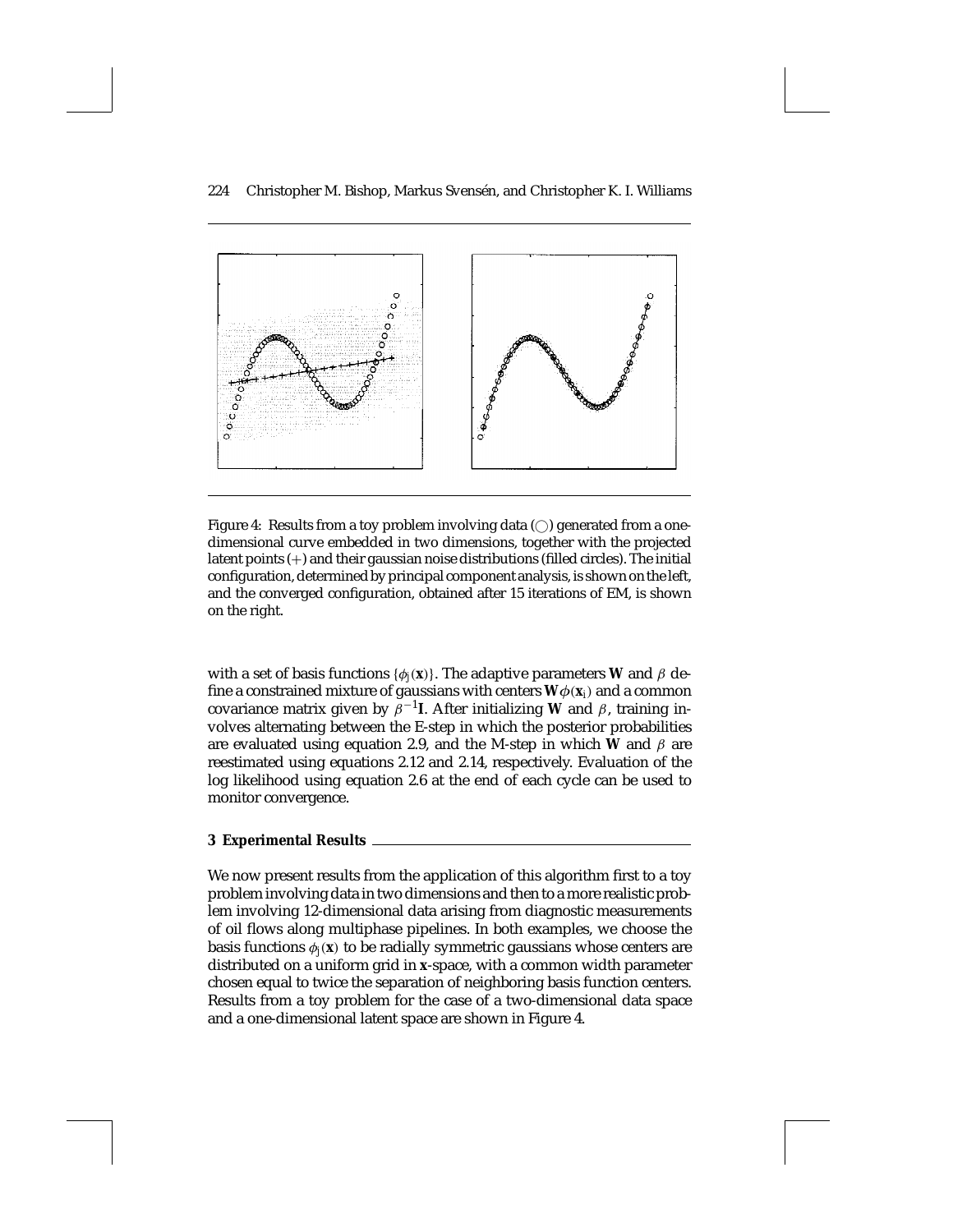

Figure 5: The left plot shows the posterior-mean projection of the oil flow data in the latent space of the GTM model; the plot on the right shows the same data set visualized using principal component analysis. In both plots, crosses, circles, and plus signs represent stratified, annular, and homogeneous multiphase configurations, respectively. Note how the nonlinearity of GTM gives an improved separation of the clusters.

**3.1 Oil Flow Data.** Our second example arises from the problem of determining the fraction of oil in a multiphase pipeline carrying a mixture of oil, water, and gas (Bishop & James, 1993). Each data point consists of 12 measurements taken from dual-energy gamma densitometers measuring the attenuation of gamma beams passing through the pipe. Synthetically generated data are used that model accurately the attenuation processes in the pipe, as well as the presence of noise (arising from photon statistics). The three phases in the pipe (oil, water, and gas) can belong to one of three different geometrical configurations, corresponding to laminar, homogeneous, and annular flows, and the data set consists of 1000 points drawn with equal probability from the three configurations. We take the latent variable space to be two-dimensional, since our goal is data visualization.

Figure 5 shows the oil data visualized in the latent variable space in which, for each data point, we have plotted the posterior mean vector. Each point has then been labeled according to its multiphase configuration. For comparison, Figure 5 also shows the corresponding results obtained using PCA.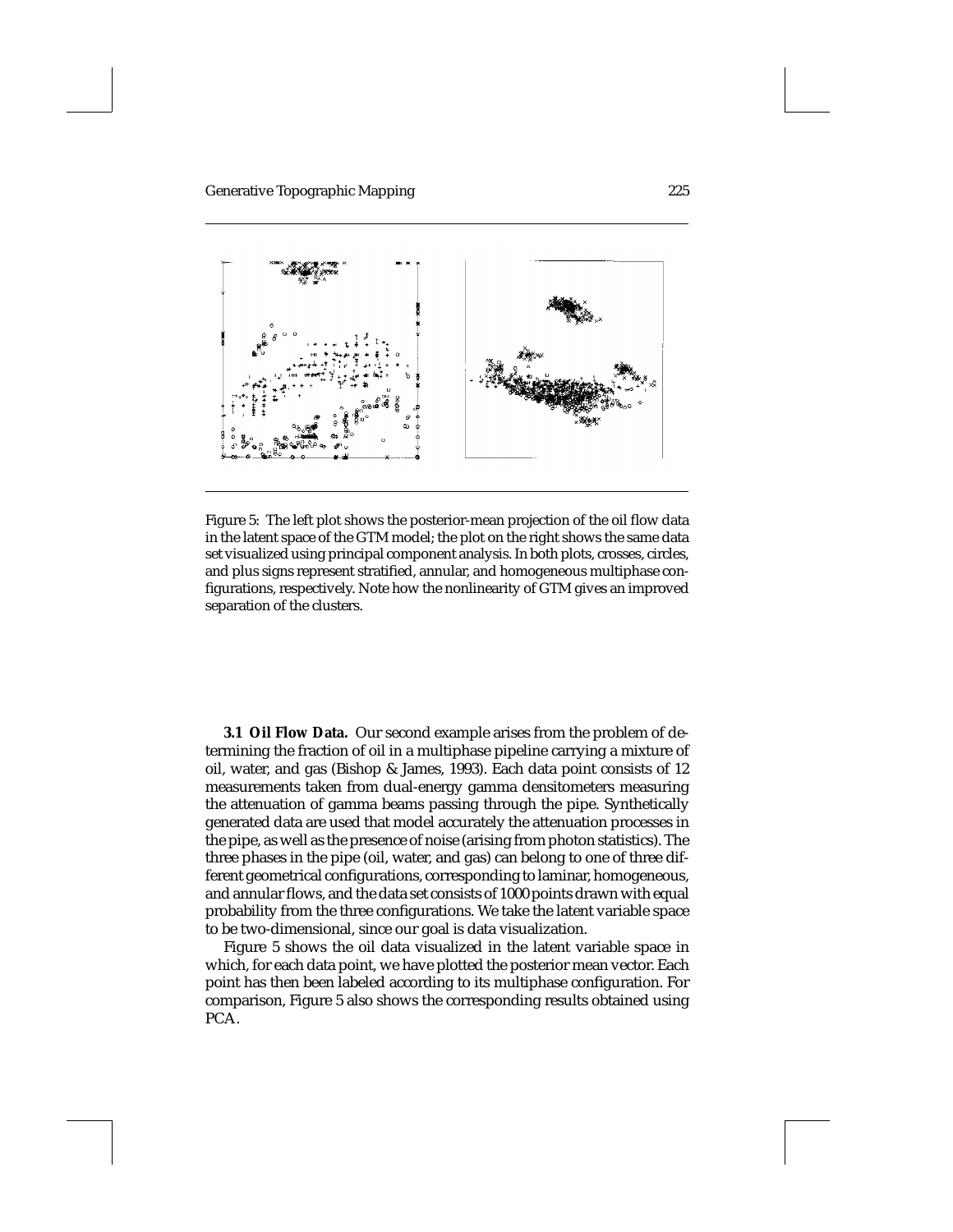## **4 Relation to the Self-Organizing Map**

Since one motivation for GTM is to provide a principled alternative to the SOM, it is useful to consider the precise relationship between GTM and SOM. Focusing on the batch versions of both algorithms helps to make the relationship particularly clear.

The batch version of the SOM algorithm (Kohonen, 1995) can be described as follows. A set of  $K$  reference vectors  $z_i$  is defined in the data space, in which each vector is associated with a node on a regular lattice in a (typically) two-dimensional feature map (analogous to the latent space of GTM). The algorithm begins by initializing the reference vectors (for example, by setting them to random values, setting them equal to a random subset of the data points, or using PCA). Each cycle of the algorithm then proceeds as follows. For every data vector **t***n*, the corresponding "winning node" *j(n)* is identified, corresponding to the reference vector **z***<sup>j</sup>* having the smallest Euclidean distance  $\|\mathbf{z}_i - \mathbf{t}_n\|^2$  to  $\mathbf{t}_n$ . The reference vectors are then updated by setting them equal to weighted averages of the data points given by

$$
\mathbf{z}_{i} = \frac{\sum_{n} h_{ij(n)} \mathbf{t}_{n}}{\sum_{n} h_{ij(n)}},\tag{4.1}
$$

in which *hij* is a neighborhood function associated with the *i*th node. This is generally chosen to be a unimodal function of the feature map coordinates centered on the winning node, for example, a gaussian. The steps of identifying the winning nodes and updating the reference vectors are repeated iteratively. A key ingredient in the algorithm is that the width of the neighborhood function *hij* starts with a relatively large value and is gradually reduced after each iteration.

**4.1 Kernel versus Linear Regression.** As pointed out by Mulier and Cherkassky (1995), the value of the neighborhood function  $h_{ij(n)}$  depends only on the identity of the winning node *j* and not on the value of the corresponding data vector **t***n*. We can therefore perform partial sums over the groups  $G_i$  of data vectors assigned to each node  $j$ , and hence rewrite equation 4.1 in the form

$$
z_i = \sum_j K_{ij} m_j, \tag{4.2}
$$

in which  $\mathbf{m}_i$  is the mean of the vectors in group  $\mathcal{G}_i$  and is given by

$$
\mathbf{m}_j = \frac{1}{N_j} \sum_{n \in \mathcal{G}_j} \mathbf{t}_n,\tag{4.3}
$$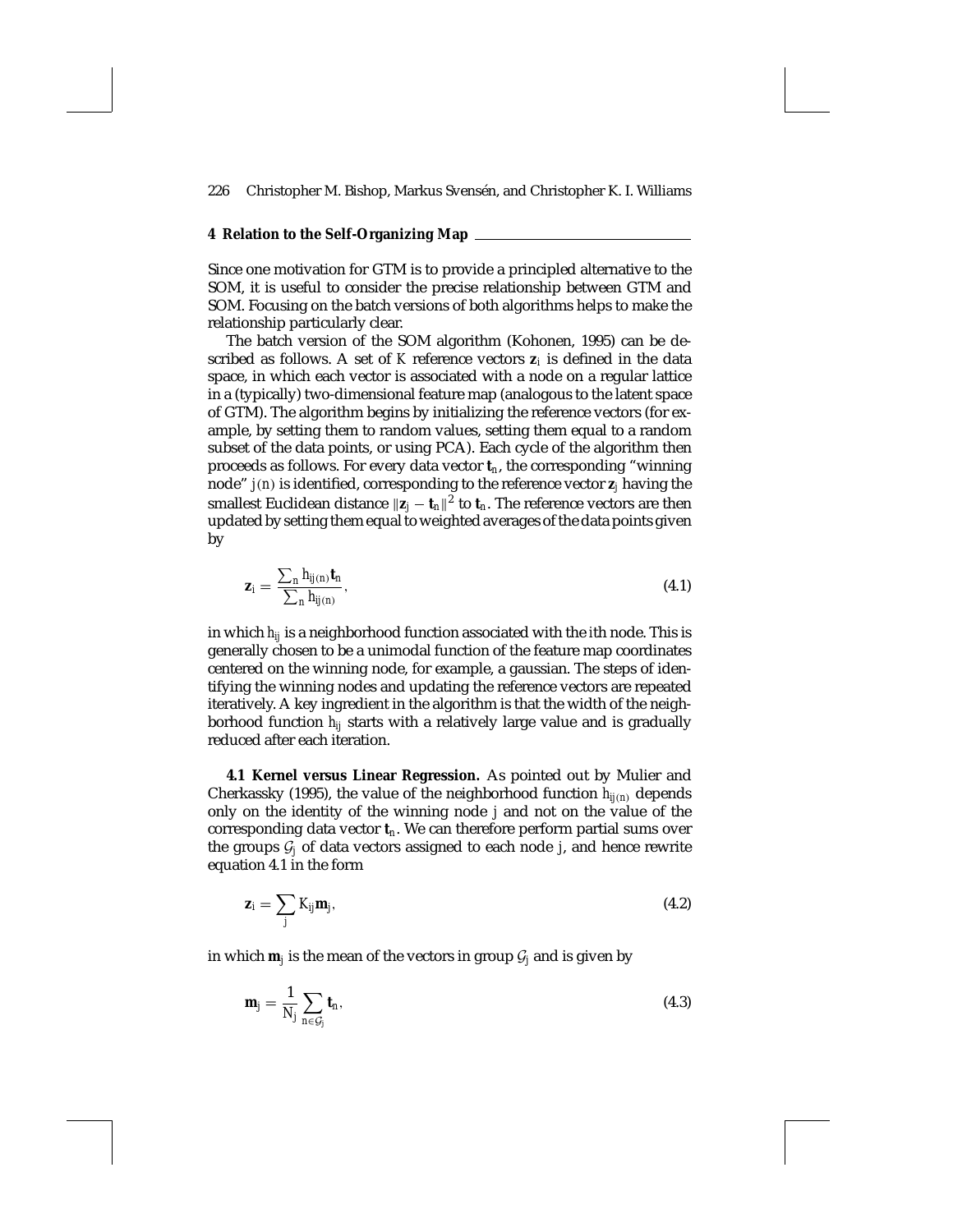where  $N_j$  is the number of data vectors in group  $G_j$ . The result (equation 4.2) is analogous to the Nadaraya-Watson kernel regression formula (Nadaraya, 1964; Watson, 1964) with the kernel functions given by

$$
K_{ij} = \frac{h_{ij} N_j}{\sum_j h_{ij} N_j}.
$$
\n(4.4)

Thus the batch SOM algorithm replaces the reference vectors at each cycle with a convex combination of the node means **m***j*, with coefficients determined by the neighborhood function. Note that the kernel coefficients satisfy  $\sum_j K_{ij} = 1$  for every *i*.

In the GTM algorithm, the centers **y***(***x***i*; **W***)* of the gaussian components can be regarded as analogous to the reference vectors **z***<sup>i</sup>* of the SOM. We can evaluate **y***(***x***i*; **W***)* by solving the M-step equation (2.12) to find **W** and then using  $y(x_i; W) = W\phi(x_i)$ . If we define the weighted means of the data vectors by

$$
\mu_i = \frac{\sum_n R_{in} \mathbf{t}_n}{\sum_n R_{in}},\tag{4.5}
$$

then we obtain

$$
\mathbf{y}(\mathbf{x}_i; \mathbf{W}) = \sum_j F_{ij} \mu_j, \tag{4.6}
$$

where we have introduced the effective kernel *Fij* given by

$$
F_{ij} = \phi^{\mathrm{T}}(\mathbf{x}_i) \left(\mathbf{\Phi}^{\mathrm{T}} \mathbf{G} \mathbf{\Phi}\right)^{-1} \phi(\mathbf{x}_j) G_{jj}.
$$
 (4.7)

Note that the effective kernel satisfies  $\sum_j F_{ij} = 1$ . To see this, we first use equation 4.7 to show that  $\sum_j F_{ij} \phi_l(\mathbf{x}_j) = \phi_l(\mathbf{x}_i)$ . Then if one of the basis functions *l* corresponds to a bias, so that  $\phi_l(\mathbf{x}) = \text{const.}$ , the result follows.

The solution for **y***(***x***i*; **W***)* given by equations 4.6 and 4.7 can be interpreted as a weighted least-squares regression (Mardia, Kent, & Bibby, 1979) in which the target vectors are the  $\mu_i$ , and the weighting coefficients are given by *Gjj*.

Figure 6 shows an example of the effective kernel for GTM corresponding to the oil flow problem discussed in section 3.

From equations 4.2 and 4.6 we see that both GTM and SOM can be regarded as forms of kernel smoothers. However, there are two key differences. The first is that in SOM, the vectors that are smoothed, defined by equation 4.3, correspond to hard assignments of data points to nodes, whereas the corresponding vectors in GTM, given by equation 4.5, involve soft assignments, weighted by the posterior probabilities. This is analogous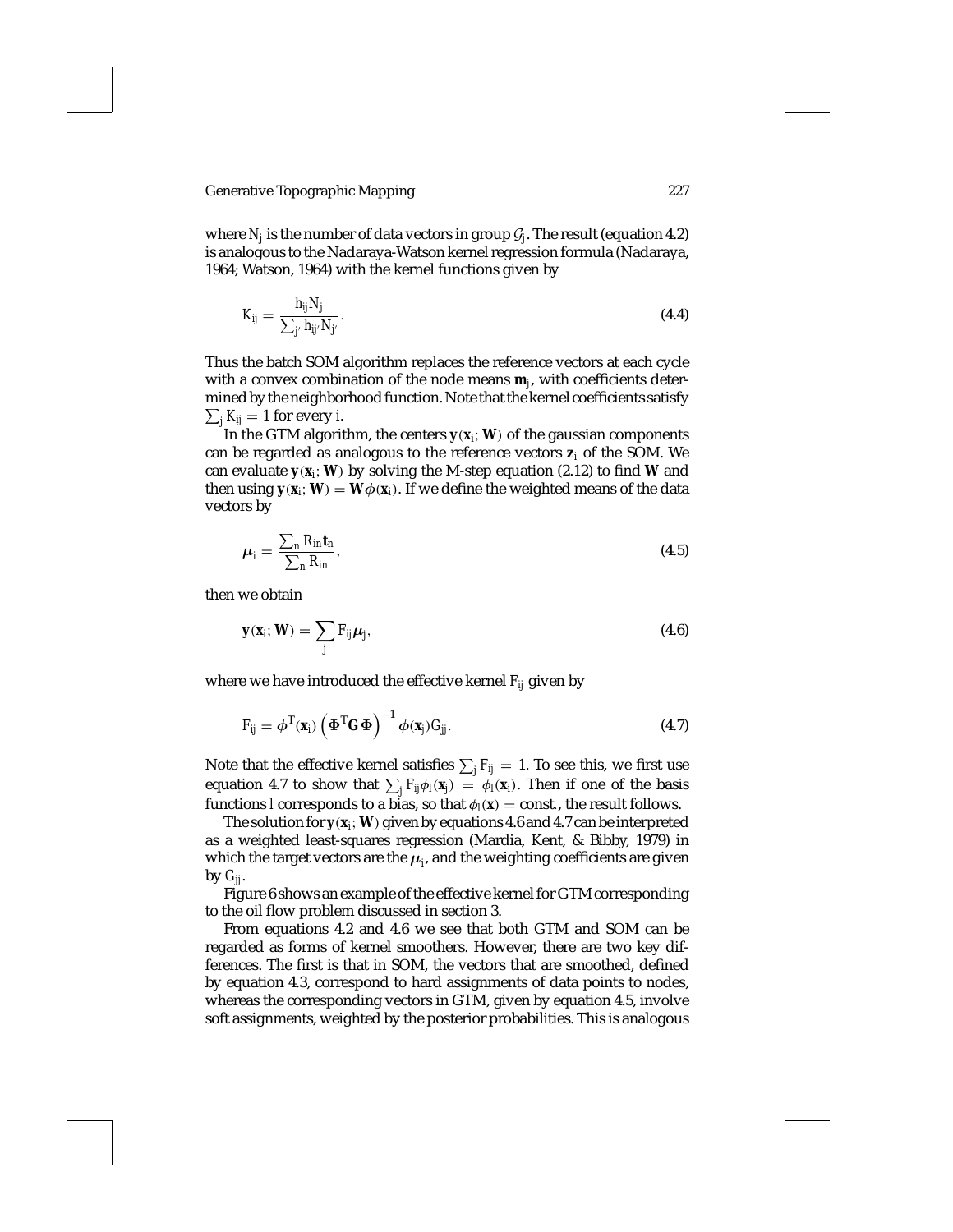

Figure 6: Example of the effective kernel  $F_{ij}$  plotted as a function of the node *j* for a given node *i*, for the oil flow data set after three iterations of EM. This kernel function is analogous to the (normalized) neighborhood function in the SOM algorithm.

to the distinction between *K*-means clustering (hard assignments) and fitting a standard gaussian mixture model using EM (soft assignments).

The second key difference is that the kernel function in SOM is made to shrink during the course of the algorithm in an arbitrary, handcrafted manner. In GTM, the posterior probability distribution in latent space, for a given data point, forms a localized bubble and the radius of this bubble shrinks automatically during training, as shown in Figure 7. This responsibility bubble governs the extent to which individual data points contribute toward the vectors  $\mu_i$  in equation 4.5 and hence toward the updating of the gaussian centers **y***(***x***i*; **W***)* via equation 4.6.

**4.2 Comparison of GTM with SOM.** The most significant difference between the GTM and SOM algorithms is that GTM defines an explicit probability density given by the mixture distribution in equation 2.5. As a consequence there is a well-defined objective function given by the log likelihood (see equation 2.6), and convergence to a (local) maximum of the objective function is guaranteed by the use of the EM algorithm (Dempster et al., 1977). This also provides a direct means to compare different choices of model parameters and even to compare a GTM solution with another density model by evaluating the likelihood of a test set under the generative distributions of the respective models. For the SOM algorithm, however, there is no probability density and no well-defined objective function that is being minimized by the training process. Indeed it has been proved (Erwin,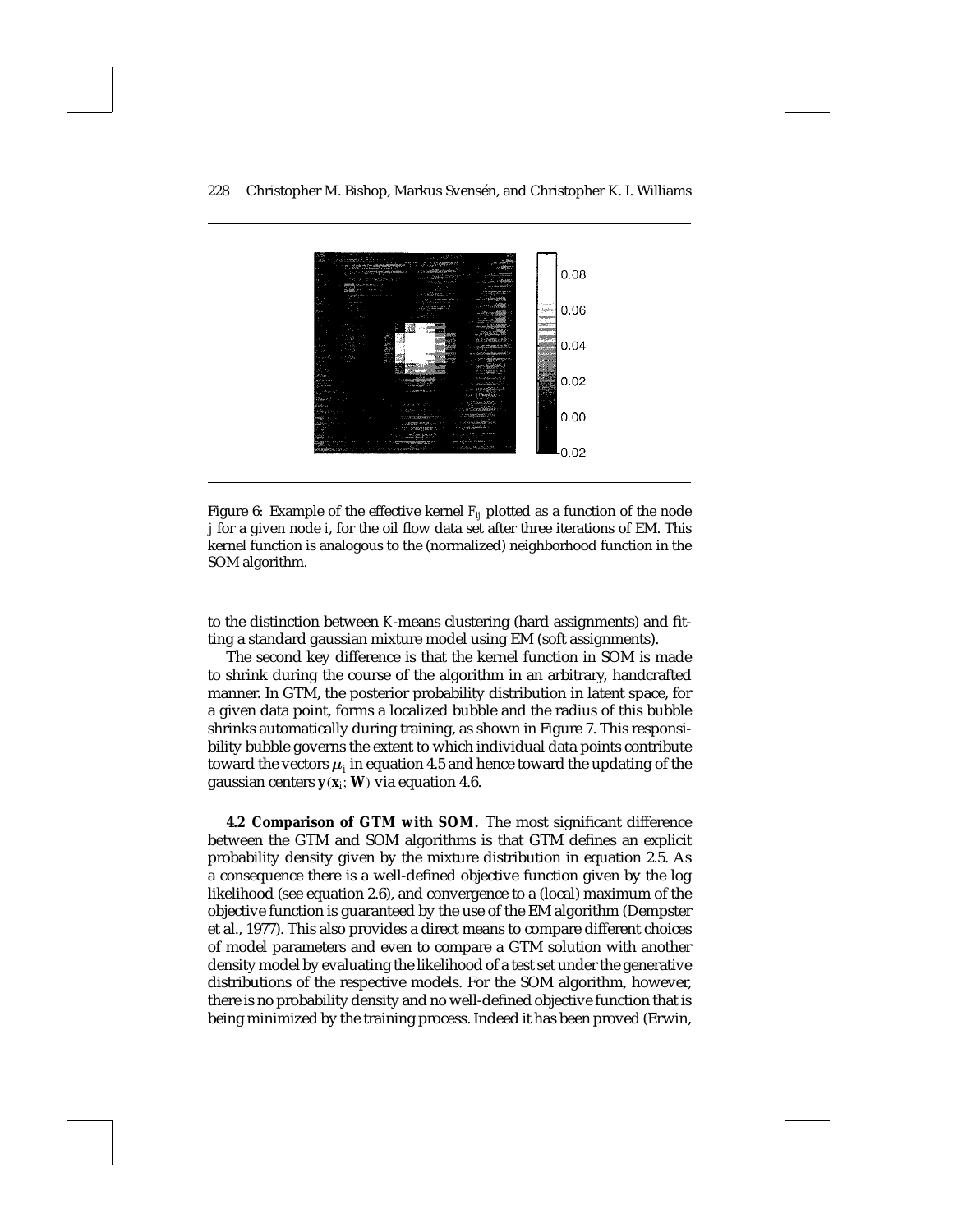

Figure 7: Examples of the posterior probabilities (responsibilities) *Rin* of the latent space points at an early stage (left), intermediate stage (center), and late stage (right) during the convergence of the GTM algorithm. These have been evaluated for a single data point from the training set in the oil flow problem discussed in section 3 and are plotted using a nonlinear scaling of the form  $p(\mathbf{x}|\mathbf{t}_n)^{0.1}$  to highlight the variation over the latent space. Notice how the responsibility bubble, which governs the updating of the weight matrix, and hence the updating of the data-space vectors **y***(***x***i*; **W***)*, shrinks automatically during the learning process.

Obermayer, & Schulten 1992) that such an objective function cannot exist for the SOM.

A further limitation of the SOM, highlighted in Kohonen (1995, p. 234), is that the conditions under which so-called self-organization of the SOM occurs have not been quantified, and so in practice it is necessary to confirm empirically that the trained model does indeed have the desired spatial ordering. In contrast, the neighborhood-preserving nature of the GTM mapping is an automatic consequence of the choice of a continuous function **y***(***x**; **W***)*.

Similarly, the smoothness properties of the SOM are determined indirectly by the choice of neighborhood function and by the way in which it is changed during the course of the algorithm and is therefore difficult to control. Thus, prior knowledge about the form of the map cannot easily be specified. The prior distribution for GTM, however, can be controlled directly, and properties such as smoothness are governed explicitly by basis function parameters, as illustrated in Figure 3.

Finally, we consider the relative computational costs of the GTM and SOM algorithms. For problems involving data in high-dimensional spaces, the dominant computational cost of GTM arises from the evaluation of the Euclidean distances from every data point to every gaussian center **y***(***x***i*; **W***)*. Since exactly the same calculations must be done for SOM (involving the distances of data points from the reference vectors  $\mu_i$ ), we expect one itera-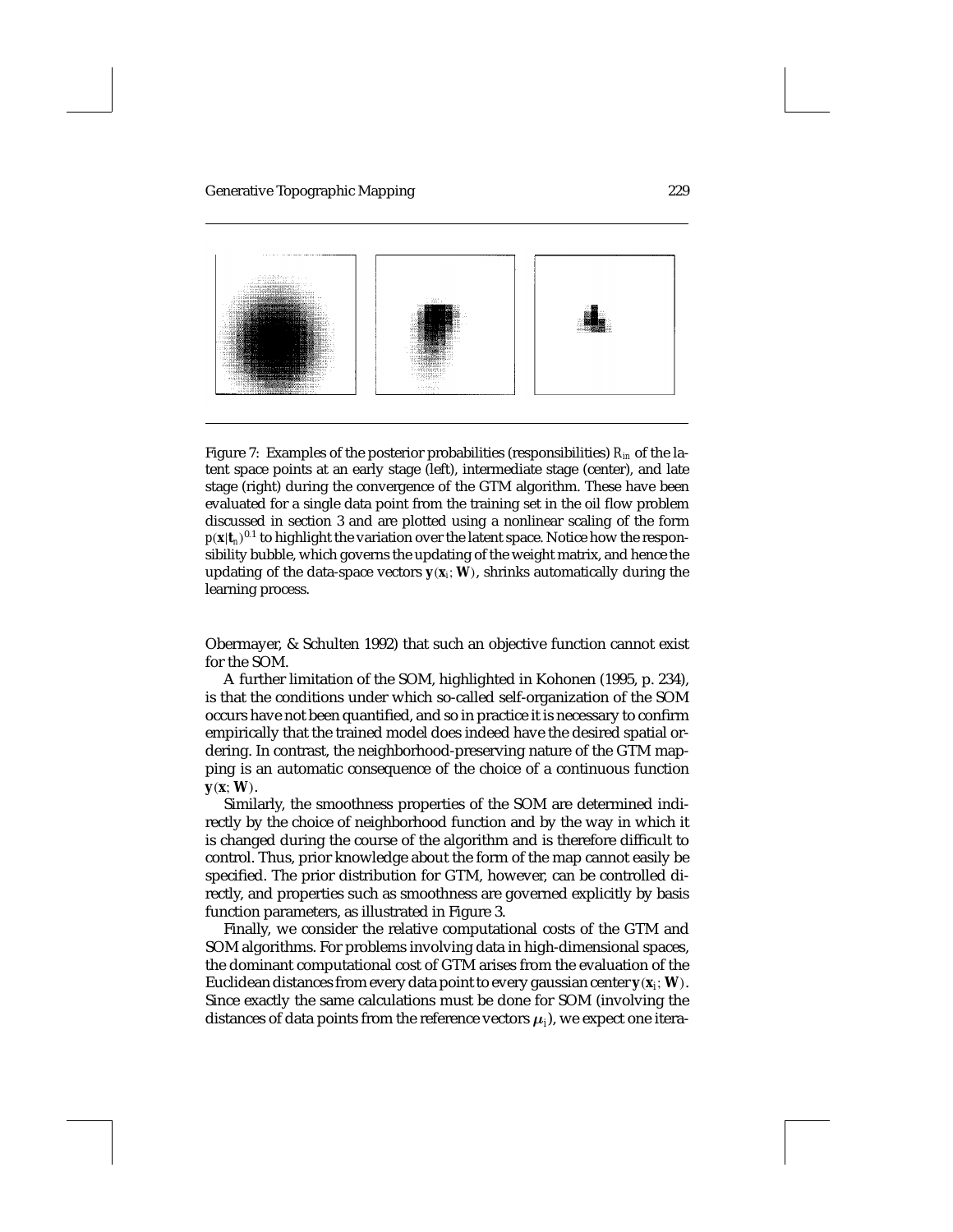tion of either algorithm to take approximately the same time. An empirical comparison of the computational cost of GTM and SOM was obtained by running each algorithm on the oil flow data until convergence (defined as no discernible change in the appearance of the visualization map). The GTM algorithm took 1058 sec (40 iterations), while the batch SOM took 1011 sec (25 iterations) using a gaussian neighborhood function. With a simple top-hat neighborhood function, in which each reference vector is updated at each iteration using only data points associated with nearby reference vectors, the CPU time for the SOM algorithm is reduced to 305 sec (25 iterations). One potential advantage of GTM in practical applications arises from a reduction in the number of experimental training runs needed since both convergence and topographic ordering are guaranteed.

## **5 Relation to Other Algorithms**

Several algorithms in the published literature have close links with GTM. Here we review briefly the most significant of these.

The elastic net algorithm of Durbin and Willshaw (1987) can be viewed as a gaussian mixture density model, fitted by penalized maximum likelihood. The penalty term encourages the centers of gaussians corresponding to neighboring points along the (typically one-dimensional) chain to be close in data space. It differs from GTM in that it does not define a continuous data space manifold. Also, the training algorithm generally involves a handcrafted annealing of the weight penalty coefficient.

There are also similarities between GTM and principal curves and principal surfaces (Hastie & Stuetzle, 1989; LeBlanc & Tibshirani 1994), which again involve a two-stage algorithm consisting of projection followed by smoothing, although these are not generative models. It is interesting to note that Hastie and Stuetzle (1989) propose reducing the spatial width of the smoothing function during learning, in a manner analogous to the shrinking of the neighborhood function in the SOM. A modified form of the principal curves algorithm (Tibshirani, 1992) introduces a generative distribution based on a mixture of gaussians, with a well-defined likelihood function, and is trained by the EM algorithm. However, the number of gaussian components is equal to the number of data points, and smoothing is imposed by penalizing the likelihood function with the addition of a derivative-based regularization term.

The technique of parameterized self-organizing maps (PSOMs) involves first fitting a standard SOM model to a data set and then finding a manifold in data space that interpolates the reference vectors (Ritter, 1993). Although this defines a continuous manifold, the interpolating surface does not form part of the training algorithm, and the basic problems in using SOM, discussed in section 4.2, remain.

The SOM has also been used for vector quantization. In this context it has been shown how a reformulation of the vector quantization problem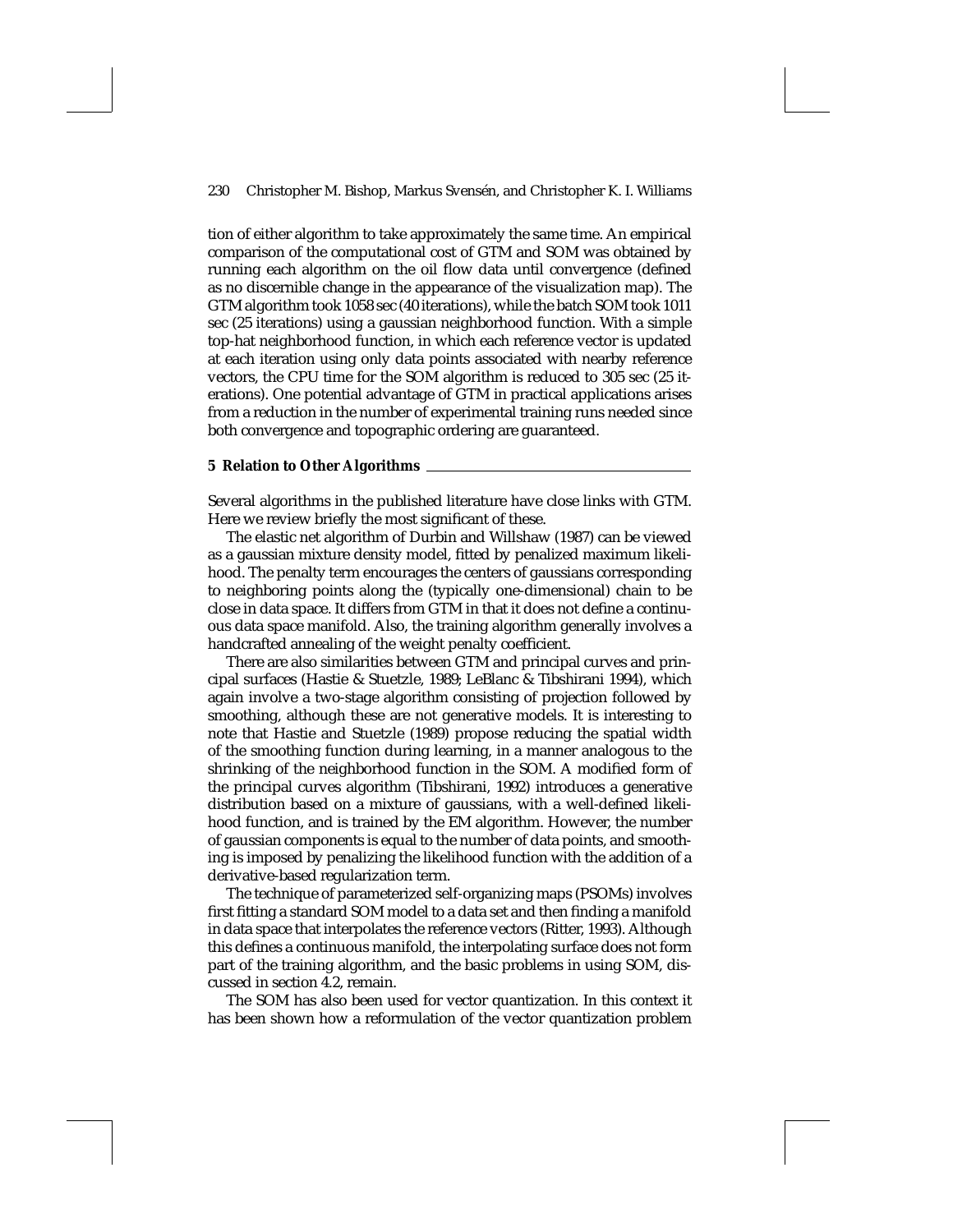(Luttrell, 1990; Buhmann & Kühnel 1993; Luttrell, 1994; Luttrell, 1995) can avoid many of the problems with the SOM procedure discussed earlier.

Finally, the density network model of MacKay (1995) involves transforming a simple distribution in latent space to a complex distribution in data space by propagation through a nonlinear network. A discrete distribution in latent space is again used, which is interpreted as an approximate Monte Carlo integration over the latent variables needed to define the data space distribution. GTM can be seen as a particular instance of this framework in which the sampling of latent space is regular rather than stochastic, a specific form of nonlinearity is used, and the model parameters are adapted using EM.

## **6 Discussion**

In this article, we have introduced a form of nonlinear latent variable model that can be trained efficiently using the EM algorithm. Viewed as a topographic mapping algorithm, it has the key property that it defines a probability density model.

As an example of the significance of having a probability density, consider the important practical problem of dealing with missing values in the data set (in which some components of the data vectors  $t_n$  are unobserved). If the missing values are missing at random (Little & Rubin, 1987) then the likelihood function is obtained by integrating out the unobserved values. For the GTM model, the integrations can be performed analytically, leading to a simple modification of the EM algorithm.

A further consequence of having a probabilistic approach is that it is straightforward to consider a mixture of GTM models. In this case, the overall density can be written as

$$
p(\mathbf{t}) = \sum_{r} P(r)p(\mathbf{t}|r),\tag{6.1}
$$

where *p(***t**|*r)* represents the *r*th model, with its own set of independent parameters, and  $P(r)$  are mixing coefficients satisfying  $0 \leq P(r) \leq 1$  and  $\sum_{r} P(r) = 1$ . Again, it is straightforward to extend the EM algorithm to maximize the corresponding likelihood function.

The GTM algorithm can be extended in other ways, for instance, by allowing independent mixing coefficients *π<sup>i</sup>* (prior probabilities) for each of the gaussian components, which again can be estimated by a straightforward extension of the EM algorithm. Instead of being independent parameters, the  $\pi_i$  can be determined as smooth functions of the latent variables using a normalized exponential applied to a generalized linear regression model, although in this case the M-step of the EM algorithm would involve nonlinear optimization. Similarly, the inverse noise variance *β* can be generalized to a function of **x**. An important property of GTM is the existence of a smooth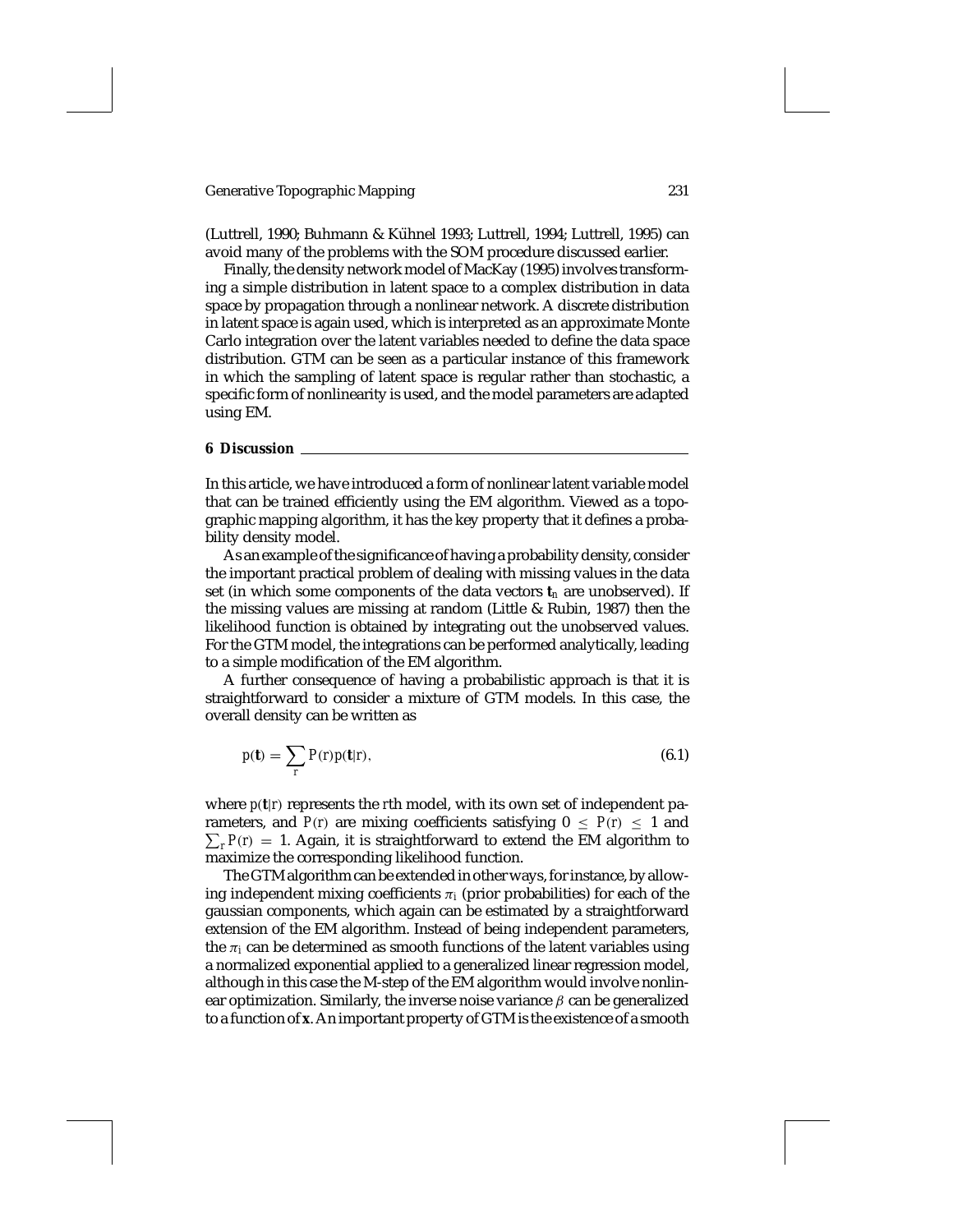manifold in data space, which allows the local magnification factor between latent and data space to be evaluated as a function of the latent space coordinates using the techniques of differential geometry (Bishop, Svensén, & Williams, in press). Finally, since there is a well-defined likelihood function, it is straightforward in principle to introduce priors over the model parameters (as discussed in section 2.1) and to use Bayesian techniques in place of maximum likelihood.

Throughout this article, we have focused on the batch version of the GTM algorithm in which all of the training data are used together to update the model parameters. In some applications, it will be more convenient to consider sequential adaptation in which data points are presented one at a time. Since we are minimizing a differentiable cost function, given by equation 2.6, a sequential algorithm can be obtained by appealing to the Robbins-Monro procedure (Robbins & Monro, 1951; Bishop, 1995) to find a zero of the objective function gradient. Alternatively, a sequential form of the EM algorithm can be used (Titterington, Smith, & Makov, 1985).

A Web site for GTM is provided at: http://www.ncrg.aston.ac.uk/ GTM/, which includes postscript files of relevant papers, a software implementation in Matlab (a C implementation is under development), and example data sets used in the development of the GTM algorithm.

## **Acknowledgments**

This work was supported by EPSRC grant GR/K51808: Neural Networks for Visualization of High-Dimensional Data. We thank Geoffrey Hinton, Iain Strachan, and Michael Tipping for useful discussions. Markus Svensén thanks the staff of the SANS group in Stockholm for their hospitality during part of this project.

#### **References**

- Bishop, C. M. (1995). *Neural networks for pattern recognition.* New York: Oxford University Press.
- Bishop, C. M., & James, G. D. (1993). Analysis of multiphase flows using dualenergy gamma densitometry and neural networks. *Nuclear Instruments and Methods in Physics Research, A327*, 580–593.
- Bishop, C. M., Svensén, M., & Williams, C. K. I. (1996). A fast EM algorithm for latent variable density models. In D. S. Touretzky, M. C. Mozer, & M. E. Hasselmo (Eds.), *Advances in neural information processing systems, 8* (pp. 465–471). Cambridge, MA: MIT Press.
- Bishop, C. M., Svensén, M., & Williams, C. K. I. (in press). Magnification factors for the GTM algorithm. In *Proceedings of the Fifth IEE International Conference on Artificial Neural Networks.* Cambridge, U.K., IEE, (pp. 64–69).
- Buhmann, J., & Kühnel, K. (1993). Vector quantization with complexity costs. *IEEE Transactions on Information Theory, 39*(4), 1133–1145.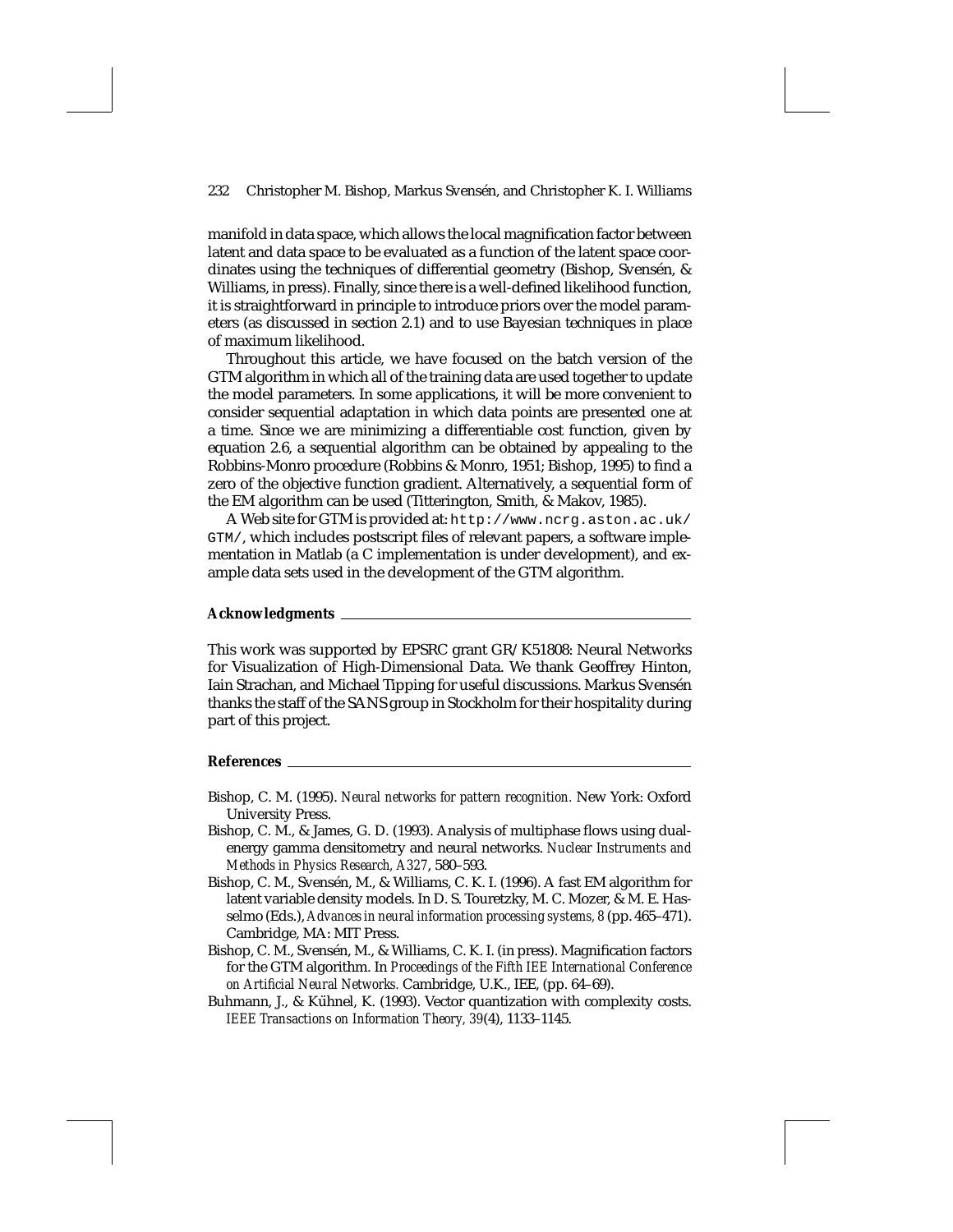- Dempster, A. P., Laird, N. M., & Rubin, D. B. (1977). Maximum likelihood from incomplete data via the EM algorithm. *Journal of the Royal Statistical Society, B 39*(1), 1–38.
- Durbin, R., & Willshaw, D. (1987). An analogue approach to the travelling salesman problem. *Nature, 326*, 689–691.
- Erwin, E., Obermayer, K., & Schulten, K. (1992). Self-organizing maps: Ordering, convergence properties and energy functions.*Biological Cybernetics, 67*, 47–55.
- Hastie, T., & Stuetzle, W. (1989). Principal curves.*Journal of the American Statistical Association, 84*(406), 502–516.
- Hinton, G. E., Williams, C. K. I., & Revow, M. D. (1992). Adaptive elastic models for hand-printed character recognition. In J. E. Moody, S. J. Hanson, & R. P. Lippmann (Eds.), *Advances in neural information processing systems, 4* (pp. 512–519). San Mateo, CA: Morgan Kauffman.
- Kohonen, T. (1982). Self-organized formation of topologically correct feature maps. *Biological Cybernetics, 43*, 59–69.
- Kohonen, T. (1995). *Self-organizing maps*. Berlin: Springer-Verlag.
- LeBlanc, M., & Tibshirani, R. (1994). Adaptive principal surfaces. *Journal of the American Statistical Association, 89*(425), 53–64.
- Little, R. J. A., & Rubin, D. B. (1987). *Statistical analysis with missing data*. New York: John Wiley.
- Luttrell, S. P. (1990). Derivation of a class of training algorithms.*IEEE Transactions on Neural Networks, 1*(2), 229–232.
- Luttrell, S. P. (1994). A Bayesian analysis of self-organizing maps. *Neural Computation, 6*(5), 767–794.
- Luttrell, S. P. (1995). Using self-organizing maps to classify radar range profiles. *Proc. 5th IEE Conf. on Artificial Neural Networks*, 335–340.
- MacKay, D. J. C. (1995). Bayesian neural networks and density networks. *Nuclear Instruments and Methods in Physics Research, A 354*(1), 73–80.
- Mardia, K., Kent, J., & Bibby, M. (1979). *Multivariate analysis*. New York: Academic Press.
- Mulier, F., & Cherkassky, V. (1995). Self-organization as an iterative kernel smoothing process. *Neural Computation, 7*(6), 1165–1177.
- Nadaraya, É. A. (1964). On estimating regression. Theory of Probability and Its *Applications, 9*(1), 141–142.
- Ritter, H. (1993). Parameterized self-organizing maps. In *Proceedings ICANN'93 International Conference on Artificial Neural Networks, Amsterdam* (pp. 568–575). Berlin: Springer-Verlag.
- Robbins, H., & Monro, S. (1951). A stochastic approximation method. *Annals of Mathematical Statistics, 22*, 400–407.
- Tibshirani, R. (1992). Principal curves revisited. *Statistics and Computing, 2*, 183– 190.
- Tipping, M. E., & Bishop, C. M. (1997). Probabilistic Principal Component Analysis. Tech. Rep. NCRG/97/010, *Neural Computing Research Group, Dept. of Computer Science & Applied Mathematics*, Aston Univ., Birmingham B4 7ET, U.K.
- Titterington, D. M., Smith, A. F. M., & Makov, U. E. (1985). *Statistical analysis of finite mixture distributions*. New York: Wiley.